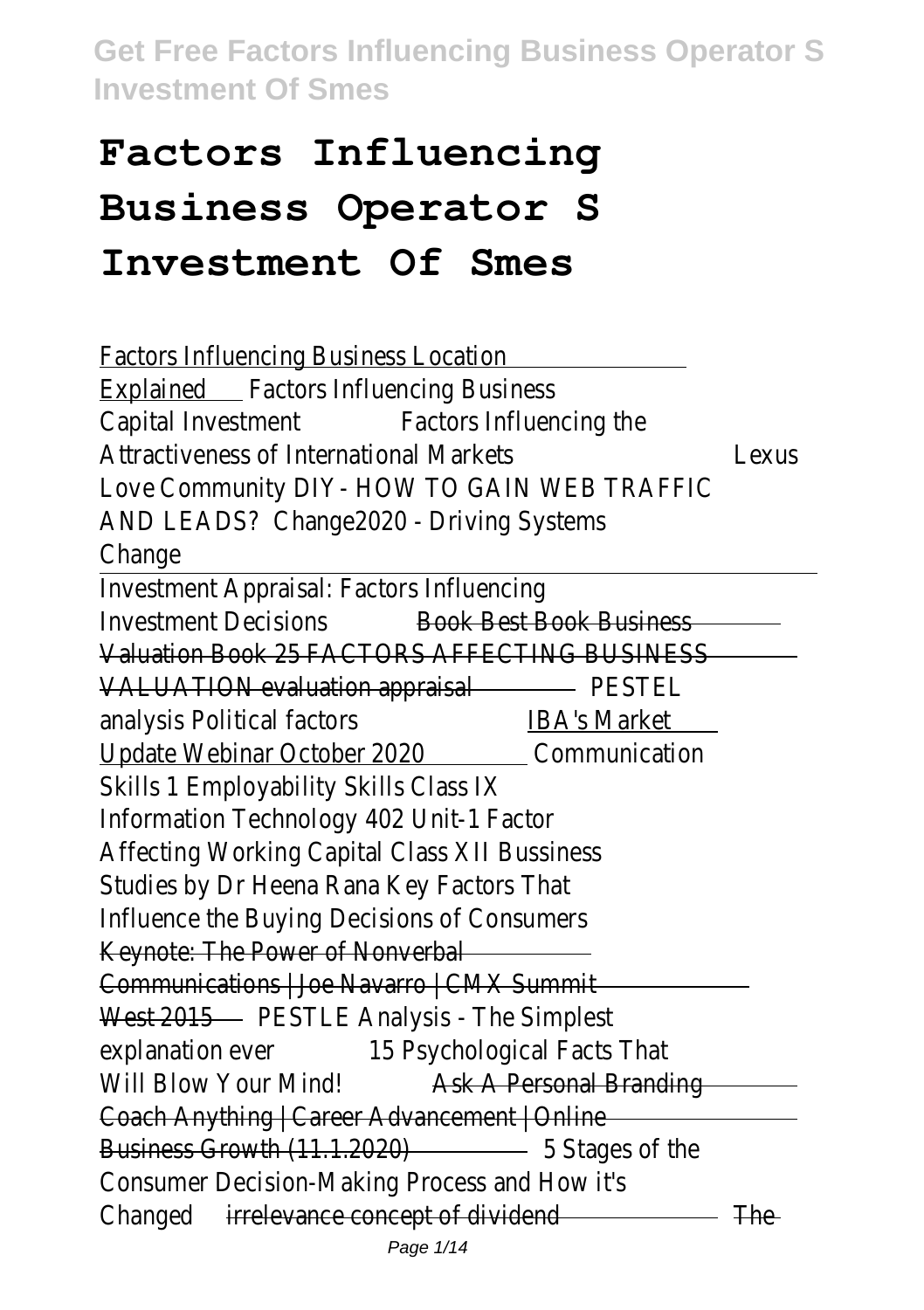| importance of studying consumer behavior                       |                 |
|----------------------------------------------------------------|-----------------|
| Eagle High Marketing helps your Business                       |                 |
| Succeed through Social Media                                   | Market Sensing: |
| <b>Consumer Behavior Influences</b>                            |                 |
| Impact of culture on consumer buying                           |                 |
| <b>Factors Affecting Business Decision</b><br>behaviour        |                 |
| - Nature and Purpose of Business   Class 11                    |                 |
| <b>Business Studies</b><br><b>Factors influencing Consumer</b> |                 |
| FACTORS AFFECTING HRP - 1 Class 12<br>Behavior                 |                 |
| Entrepreneurship #4 Factors affecting                          |                 |
| business environment (PESTEL)                                  | Hospitality     |
| Management - Travel and tourism <b>Example 2018</b> Economic   |                 |
| <b>Factors Affecting Consumer Behavior</b>                     | Factors         |
| influencing business environment in                            |                 |
| malayalam/part 2 / SEM 1/ Calicut University                   |                 |
| Factors affecting dividend decisions<br>syllabus               |                 |
| <b>Factors Influencing</b><br>(Hindi / english)                |                 |
| <b>Business Operator S</b>                                     |                 |
| <b>Factors Influencing Business Operator S</b>                 |                 |
| Factors Affecting Operator's Labor Income on                   |                 |
| Alabama Farmns Factors Affecting Operator's                    |                 |
| Labor Income on Alabama Farmns Dollars                         |                 |
| outputs have made the business of farming one                  |                 |
| of the most challenging occupations in modern                  |                 |
| society A farmer must be constantly alert for                  |                 |
| external changes and, whenever possible                        |                 |
| [EPUB] Factors Influencing Business Operator                   |                 |
| S Investment                                                   |                 |
| 1 Factors influencing business operator's                      |                 |
| investment of SMEs decision making in border                   |                 |
|                                                                |                 |

trade area between Thailand and Cambodia Sarom Tem and Vuttichat Soonthonsmai DBA.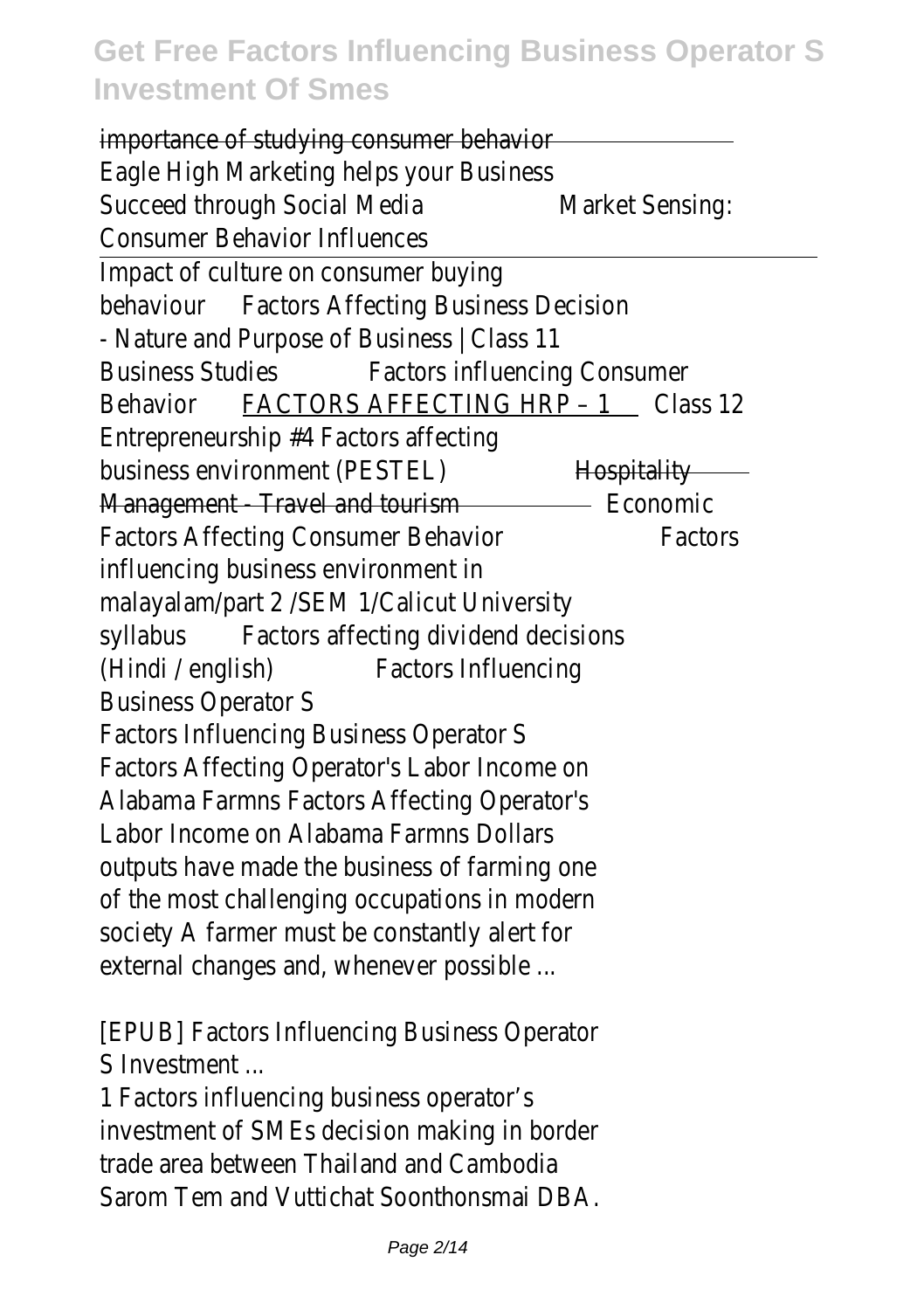External Factors that Affect a Business Operations decisions often involve significant investment and cost The financial position of the business (profitability, cash flow ...

Factors Influencing Business Operator S Investment Of Smes Global competition is an important factor that is affecting the operation management and decision making of the Marks and Spencer Ltd.

Factors Affecting Operation Management - CIRCLE OF BUSINESS

1 Factors influencing business operator's investment of SMEs decision making in border trade area between Thailand and Cambodia Sarom Tem and Vuttichat Soonthonsmai DBA.

Factors influencing business operator's investment of SMEs ...

Factors influencing business operator's investment of SMEs decision making in border trade area between Thailand and Cambodia Conference Paper (PDF Available) · January 2012 with 209 Reads

(PDF) Factors influencing business operator's investment ...

Read PDF Factors Influencing Business Operator S Investment Of Smes Factors Influencing Business Operator S Investment Of Smes If you ally infatuation such a referred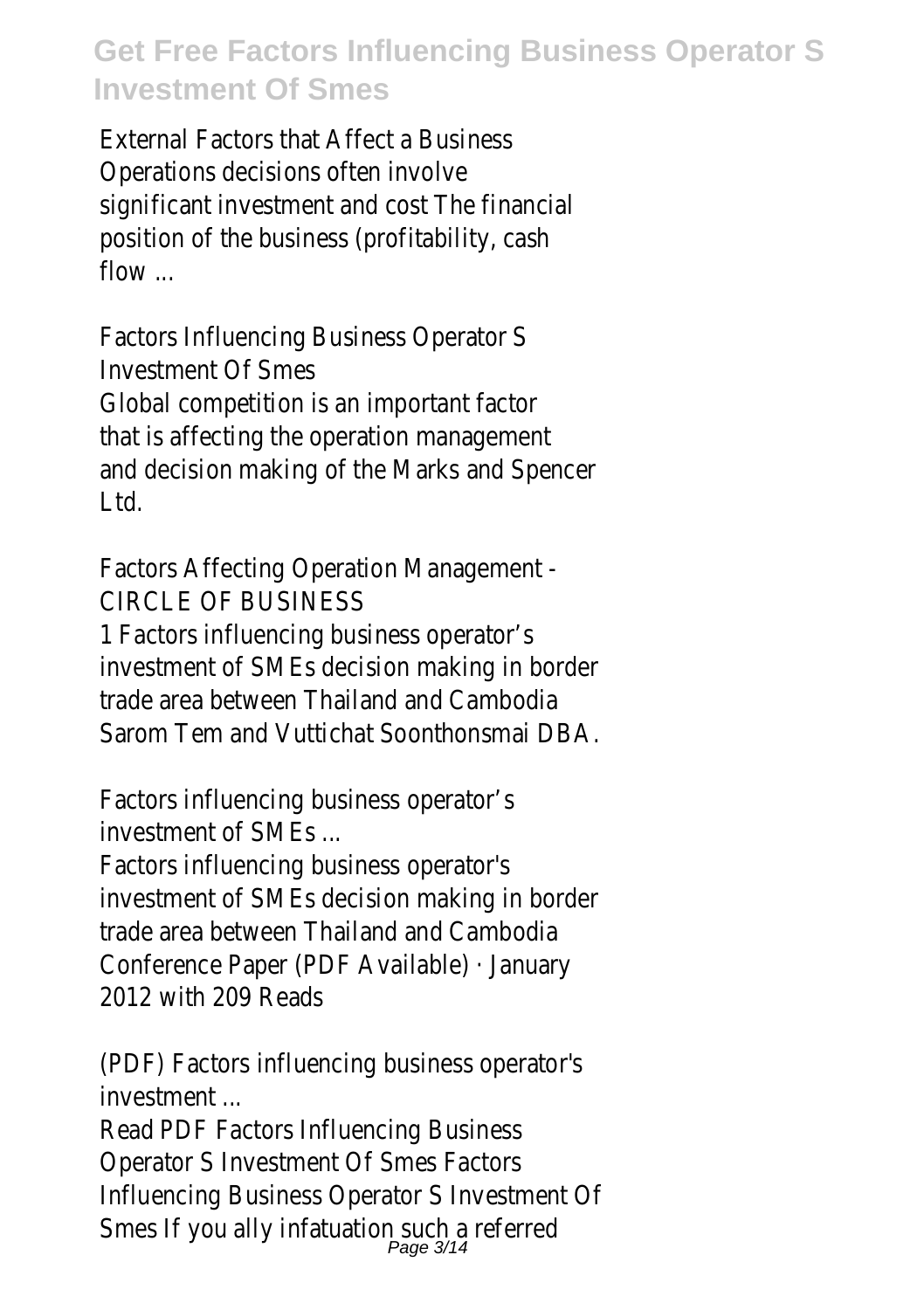factors influencing business operator s investment of smes ebook that will come up with the money for you worth, get the definitely best seller from us currently from several preferred authors.

Factors Influencing Business Operator S Investment Of Smes Sociological factors establish the culture of work, labor mobility, work groups etc, hence, business operation of an enterprise. These factors include cost structure, customs and conventions, cultural heritage, peoples' view towards wealth and income and scientific methods, seniority respect, mobility of labor (Shaikh 2010).

5 Factors that Influence Business Environment External Factors Affecting Business #5: Political Climate Politics always has a way of affecting the environment of any business and it can sometimes have disastrous effects on a business e.g. political upheavals can see the premises of a business broken into and equipment vandalized or damaged.

The 7 Main External Factors Affecting **Business** 

Other factors you should assess are political, economic, technological, environmental, ethical and legal. Businesses choose an environmental analysis depending on the nature of operations. However, all of them study the social factors. In the social<br>Page 4/14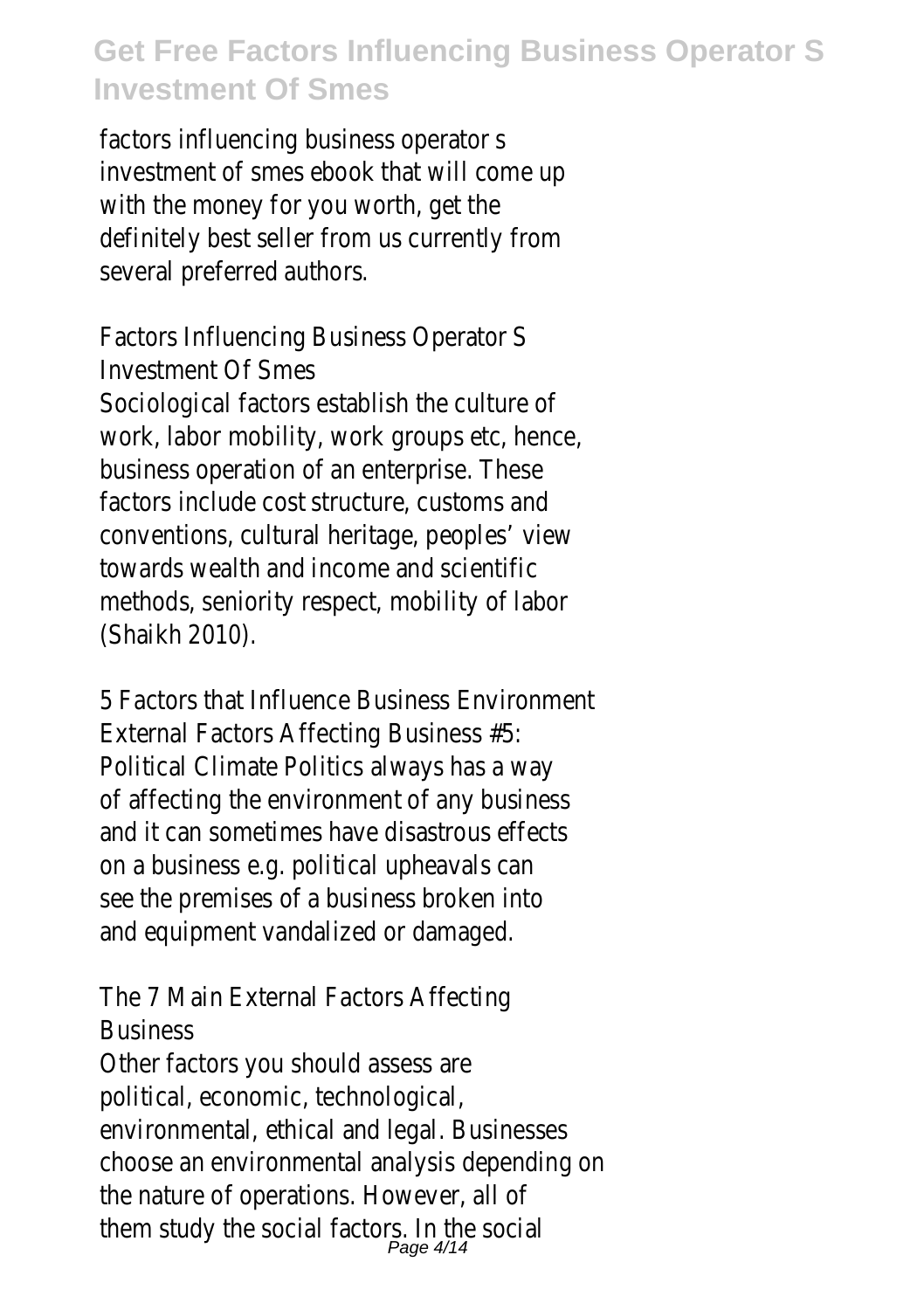step for these analyses, you have to look carefully at the social changes.

Social Factors Affecting Business - PESTLE Analysis Examples of economic factors affecting business include: Interest rates; Exchange rates; Recession; Inflation; Taxes; Demand / Supply; Let's look into a few of those examples in more depth, to see how exactly they can affect a business… Interest rates — Interest rates might appear in a range of different places, imposed by a range of different people.

PESTLE Analysis: Economic Factors Affecting **Business** 

A business needs to decide on the best location taking into account factors such as: Customers - is the location convenient for customers? Staff - are there sufficient numbers of local staff with...

The importance of location - Location - GCSE Business ...

Here we have discussed about 6 important factors that influence business environment in brief. Geographical and Ecological or Natural Factors. Demographic Factors. Economic Factors. Political and Legal Factors. Social and Cultural Factors. Physical and Technological Factors. 1. Geographical and Ecological or Natural **Factors**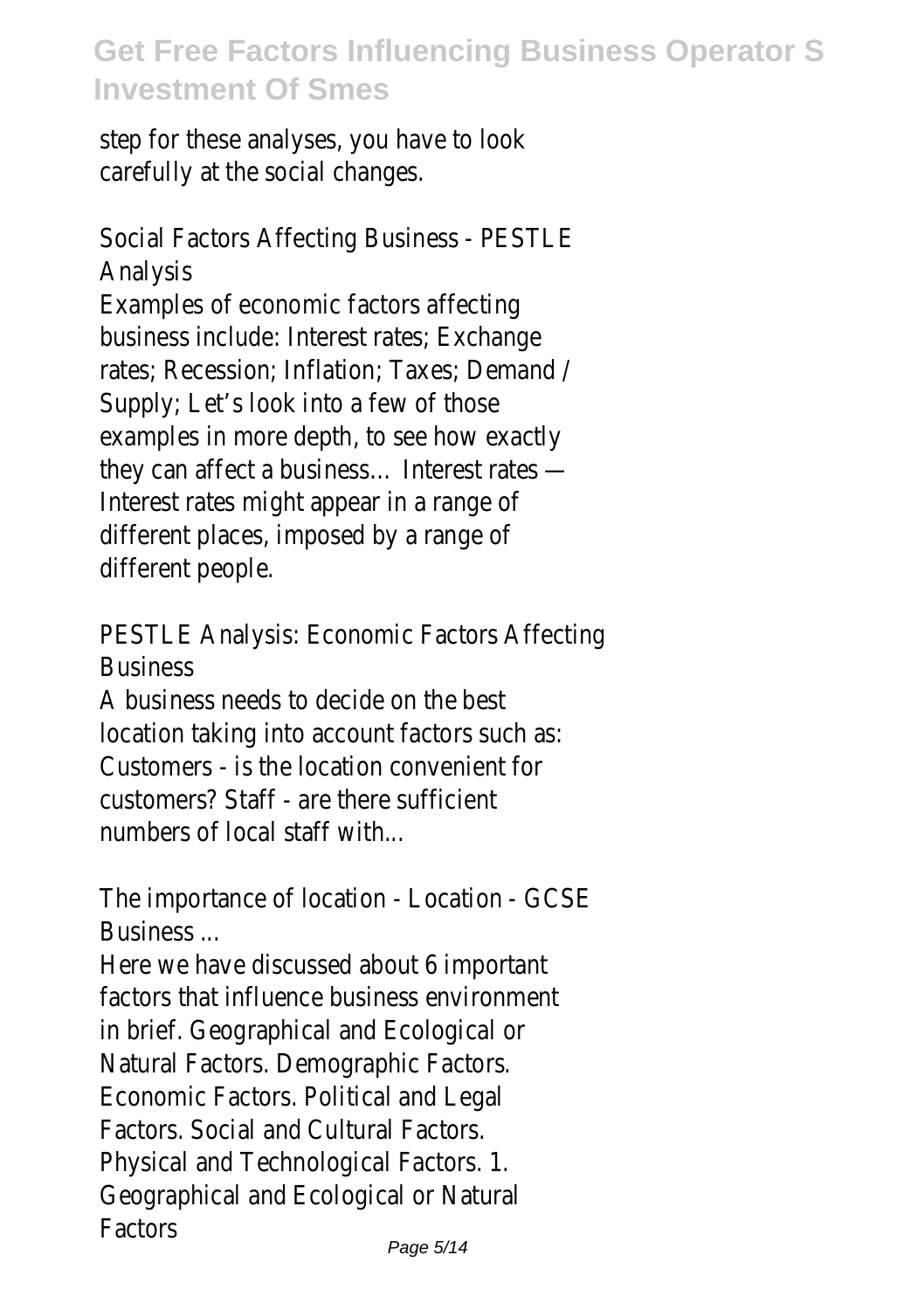6 Important factors of Business Environment and their ...

Sudden or short-term changes in demand impact on capacity utilisation, productivity etc. Changes in interest rates impact on the cost of financing capital investment in operations . Competitor efficiency flexibility. Quicker, more efficient or better quality competitors will place pressure on operations to deliver at least comparable performance

Internal and External Influences on Operational ...

Read Free Factors Influencing Business Operator S Investment Of Smes Yeah, you can imagine getting the good future. But, it's not forlorn nice of imagination. This is the era for you to create proper ideas to create enlarged future. The exaggeration is by getting factors influencing business operator s investment of smes as one of the reading

...

Factors Influencing Business Operator S Investment Of Smes

1. Political Forces: Political environment of a country has a bearing on the operation of a business organization right... 2. Economic Forces: Economic environment is a vital component of the external environment from the standpoint of... 3. Social-Cultural Forces: Socio-cultural changes have a ...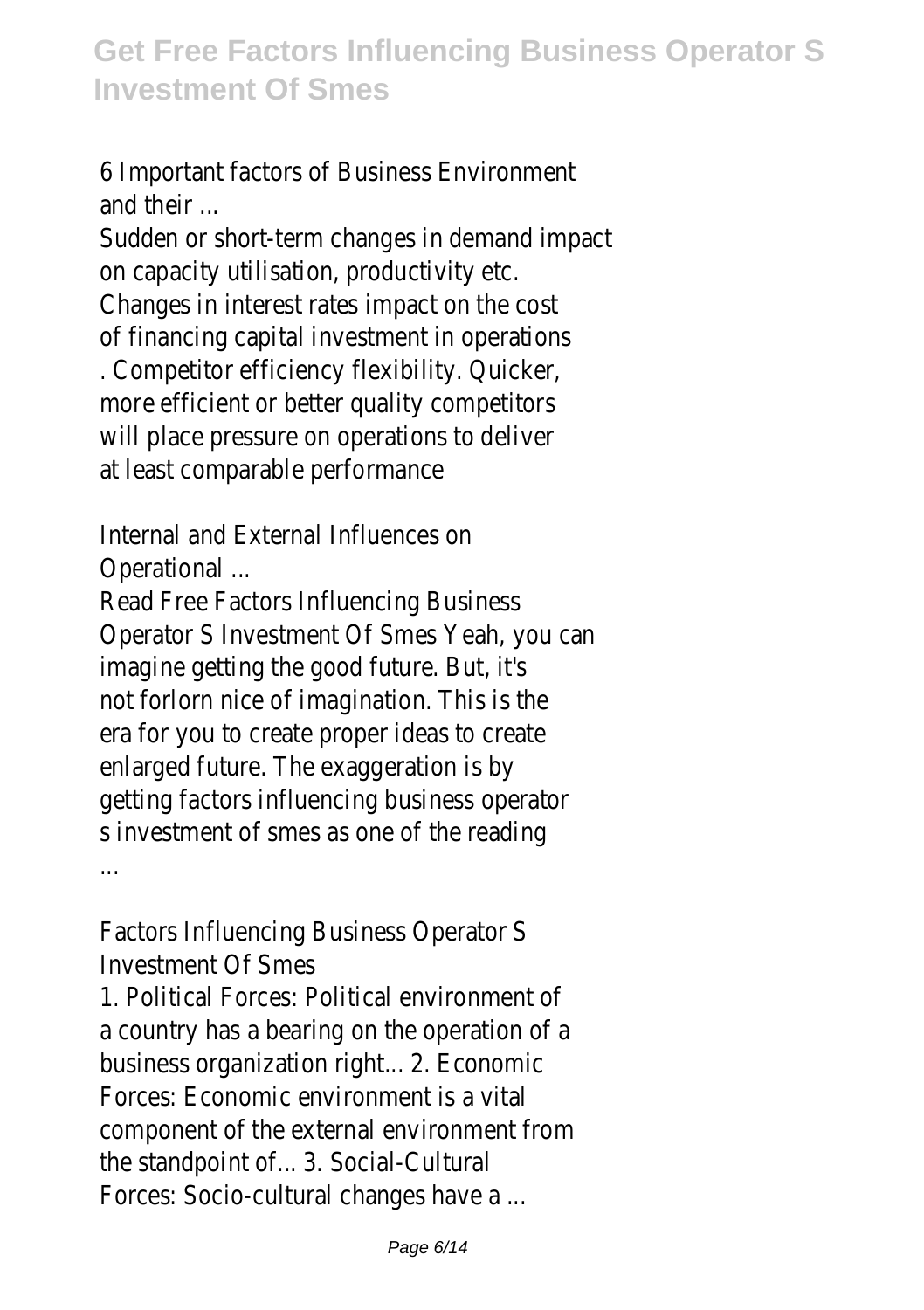#### Top 8 External Factors Affecting Business Environment

Now, let's go over some of the biggest factors for you to consider: Relocating a Business: The 6 Factors of Considerations. Cost. This is one of the most self explanatory considerations, but also one of the most complicated because of all the hidden or secondary costs involved with relocating a business.

Relocating a Business: 6 Factors to Consider The external factors affecting a business comprise of such factors as technology, government, and its policies, economic forces and elements, socio-cultural factors, and international factors. These are factors which business cannot control. We shall now explain these internal and external factors of business in detail.

#### Internal and External Factors Affecting Business

These are: political - For example, new legislation economic - For example, inflation and unemployment social - Changes in taste and fashion or the increase in spending power of one group, for example, older people technological - For example, being able to sell goods online or using automation in ...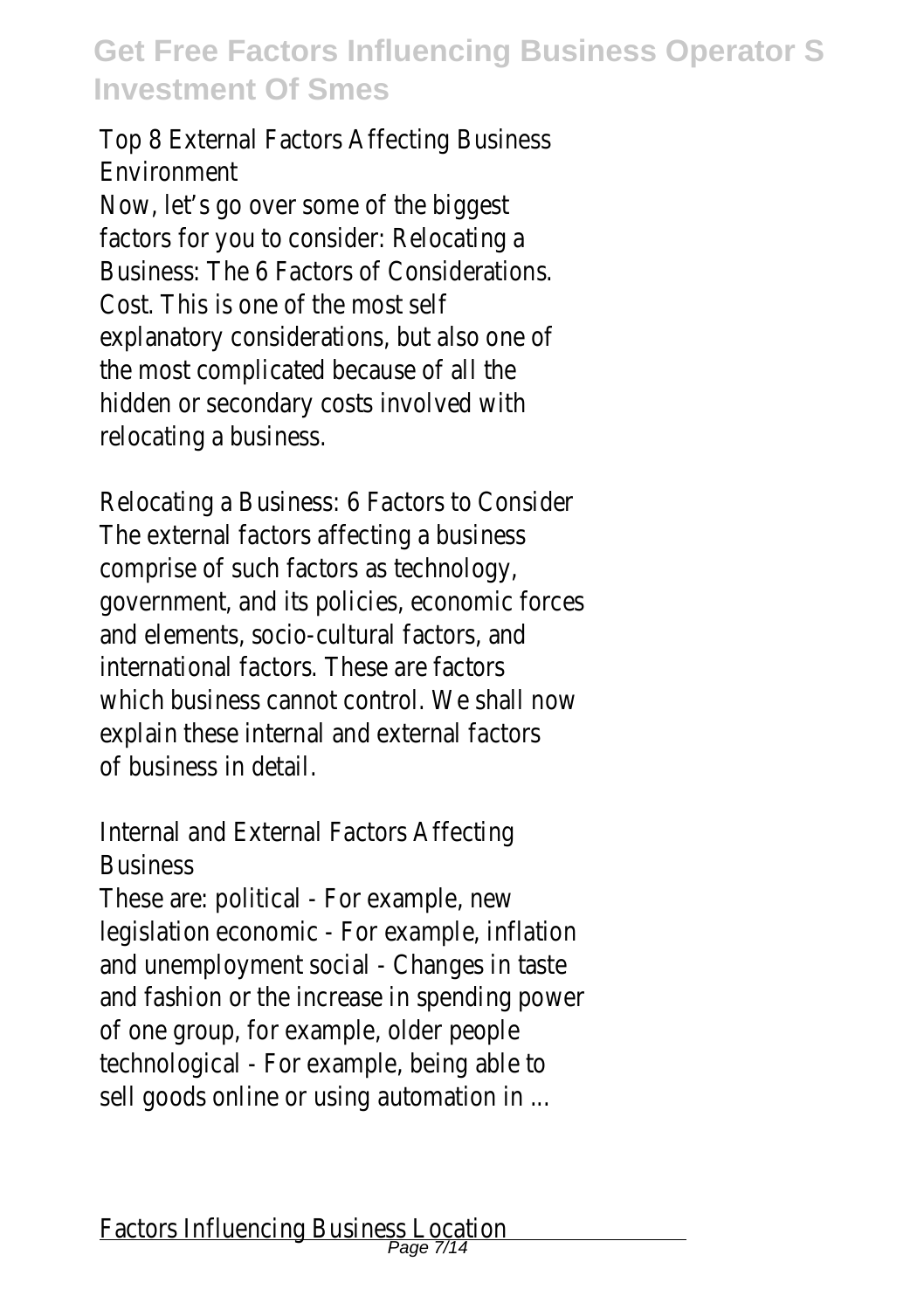| <b>Explained</b> Factors Influencing Business                 |       |
|---------------------------------------------------------------|-------|
| Capital Investment Factors Influencing the                    |       |
| <b>Attractiveness of International Markets</b>                | Lexus |
| Love Community DIY- HOW TO GAIN WEB TRAFFIC                   |       |
| AND LEADS? Change 2020 - Driving Systems                      |       |
| Change                                                        |       |
| Investment Appraisal: Factors Influencing                     |       |
| <b>Investment Decisions</b><br><b>Book Best Book Business</b> |       |
| Valuation Book 25 FACTORS AFFECTING BUSINESS                  |       |
| VALUATION evaluation appraisal PESTEL                         |       |
| <u>IBA's Market</u><br>analysis Political factors             |       |
| Update Webinar October 2020 Communication                     |       |
| Skills 1 Employability Skills Class IX                        |       |
| Information Technology 402 Unit-1 Factor                      |       |
| Affecting Working Capital Class XII Bussiness                 |       |
| Studies by Dr Heena Rana Key Factors That                     |       |
| Influence the Buying Decisions of Consumers                   |       |
| Keynote: The Power of Nonverbal                               |       |
| Communications   Joe Navarro   CMX Summit                     |       |
| West 2015 - PESTLE Analysis - The Simplest                    |       |
| explanation ever 15 Psychological Facts That                  |       |
| Will Blow Your Mind!<br>Ask A Personal Branding               |       |
| Coach Anything   Career Advancement   Online                  |       |
| Business Growth (11.1.2020) 5 Stages of the                   |       |
| Consumer Decision-Making Process and How it's                 |       |
| Changed irrelevance concept of dividend <b>Changed</b> The    |       |
| importance of studying consumer behavior                      |       |
| Eagle High Marketing helps your Business                      |       |
| Succeed through Social Media<br>Market Sensing:               |       |
| <b>Consumer Behavior Influences</b>                           |       |
| Impact of culture on consumer buying                          |       |
| behaviour Factors Affecting Business Decision                 |       |
| - Nature and Purpose of Business   Class 11                   |       |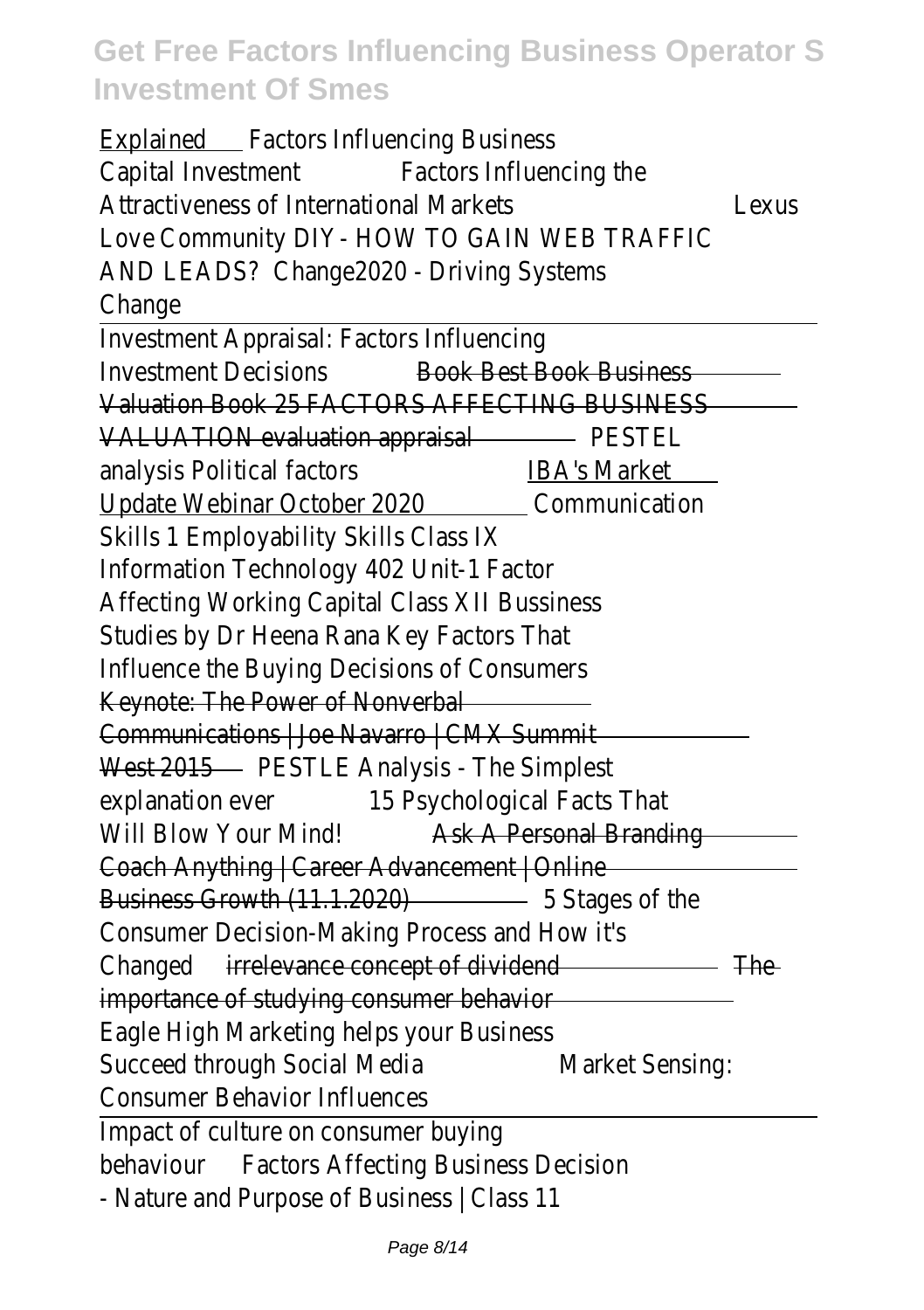Business Studies Factors influencing Consumer Behavior FACTORS AFFECTING HRP - 1 Class 12 Entrepreneurship #4 Factors affecting business environment (PESTEL) Hospitality Management - Travel and tourism - Travel and tourism - Economic Factors Affecting Consumer Behavior Factors influencing business environment in malayalam/part 2 /SEM 1/Calicut University syllabus Factors affecting dividend decisions (Hindi / english) Factors Influencing Business Operator S Factors Influencing Business Operator S Factors Affecting Operator's Labor Income on Alabama Farmns Factors Affecting Operator's Labor Income on Alabama Farmns Dollars outputs have made the business of farming one of the most challenging occupations in modern society A farmer must be constantly alert for external changes and, whenever possible ...

[EPUB] Factors Influencing Business Operator S Investment

1 Factors influencing business operator's investment of SMEs decision making in border trade area between Thailand and Cambodia Sarom Tem and Vuttichat Soonthonsmai DBA. External Factors that Affect a Business Operations decisions often involve significant investment and cost The financial position of the business (profitability, cash flow ...

Factors Influencing Business Operator S Investment Of Smes Page 9/14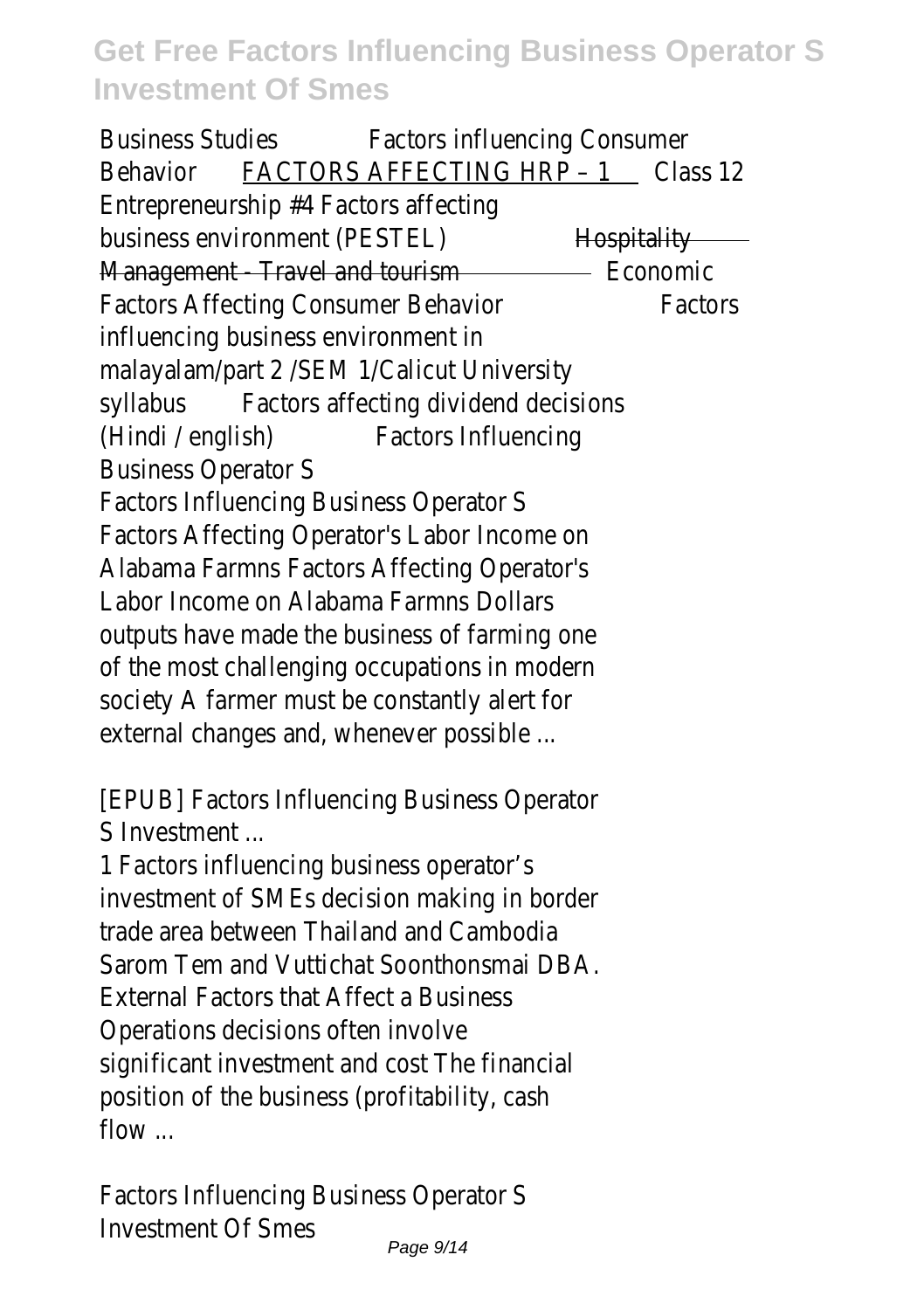Global competition is an important factor that is affecting the operation management and decision making of the Marks and Spencer Ltd.

Factors Affecting Operation Management - CIRCLE OF BUSINESS

1 Factors influencing business operator's investment of SMEs decision making in border trade area between Thailand and Cambodia Sarom Tem and Vuttichat Soonthonsmai DBA.

Factors influencing business operator's investment of SMEs ...

Factors influencing business operator's investment of SMEs decision making in border trade area between Thailand and Cambodia Conference Paper (PDF Available) · January 2012 with 209 Reads

(PDF) Factors influencing business operator's investment

Read PDF Factors Influencing Business Operator S Investment Of Smes Factors Influencing Business Operator S Investment Of Smes If you ally infatuation such a referred factors influencing business operator s investment of smes ebook that will come up with the money for you worth, get the definitely best seller from us currently from several preferred authors.

Factors Influencing Business Operator S Investment Of Smes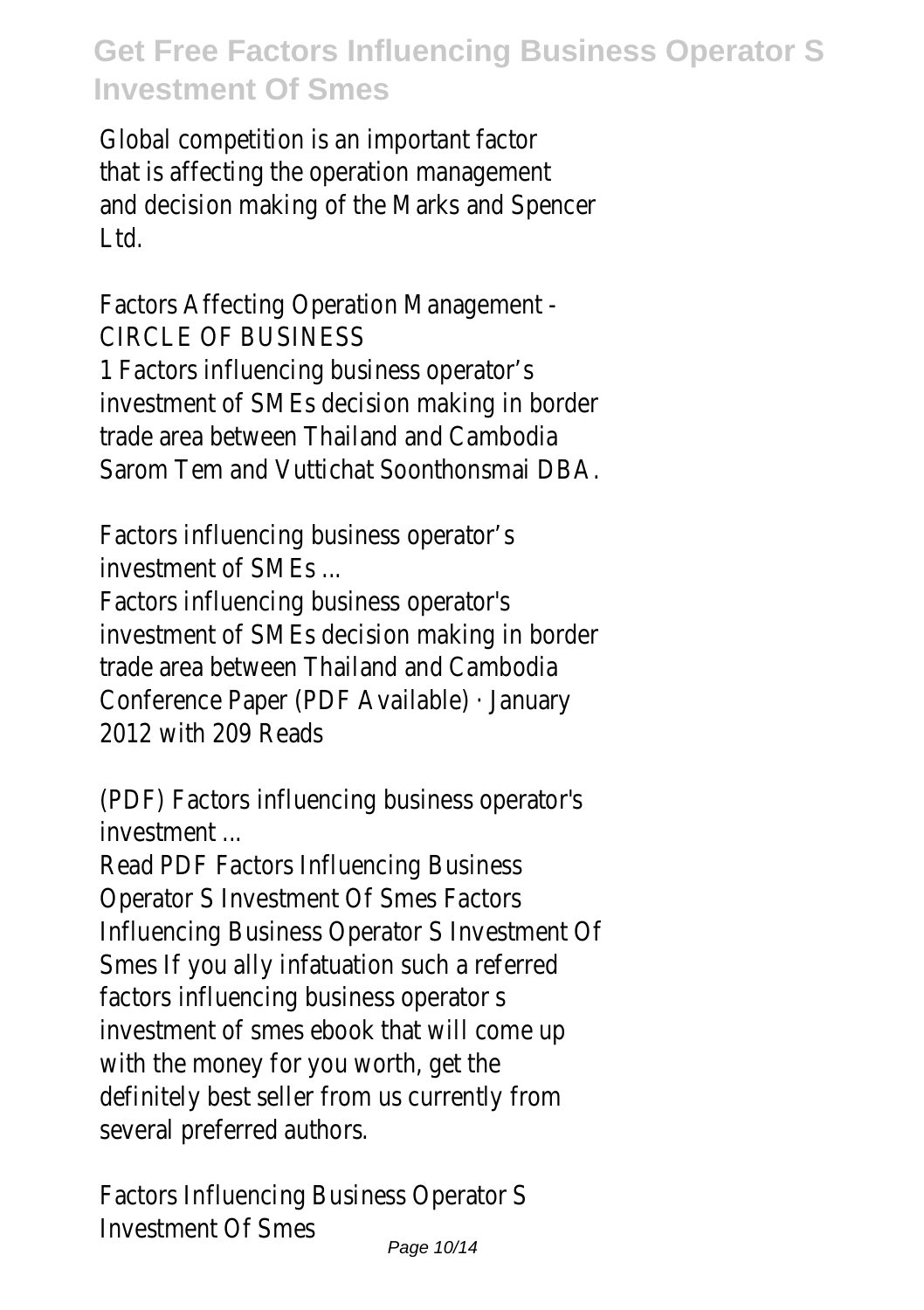Sociological factors establish the culture of work, labor mobility, work groups etc, hence, business operation of an enterprise. These factors include cost structure, customs and conventions, cultural heritage, peoples' view towards wealth and income and scientific methods, seniority respect, mobility of labor (Shaikh 2010).

5 Factors that Influence Business Environment External Factors Affecting Business #5: Political Climate Politics always has a way of affecting the environment of any business and it can sometimes have disastrous effects on a business e.g. political upheavals can see the premises of a business broken into and equipment vandalized or damaged.

The 7 Main External Factors Affecting **Business** 

Other factors you should assess are political, economic, technological, environmental, ethical and legal. Businesses choose an environmental analysis depending on the nature of operations. However, all of them study the social factors. In the social step for these analyses, you have to look carefully at the social changes.

Social Factors Affecting Business - PESTLE Analysis

Examples of economic factors affecting business include: Interest rates; Exchange rates; Recession; Inflation; Taxes; Demand /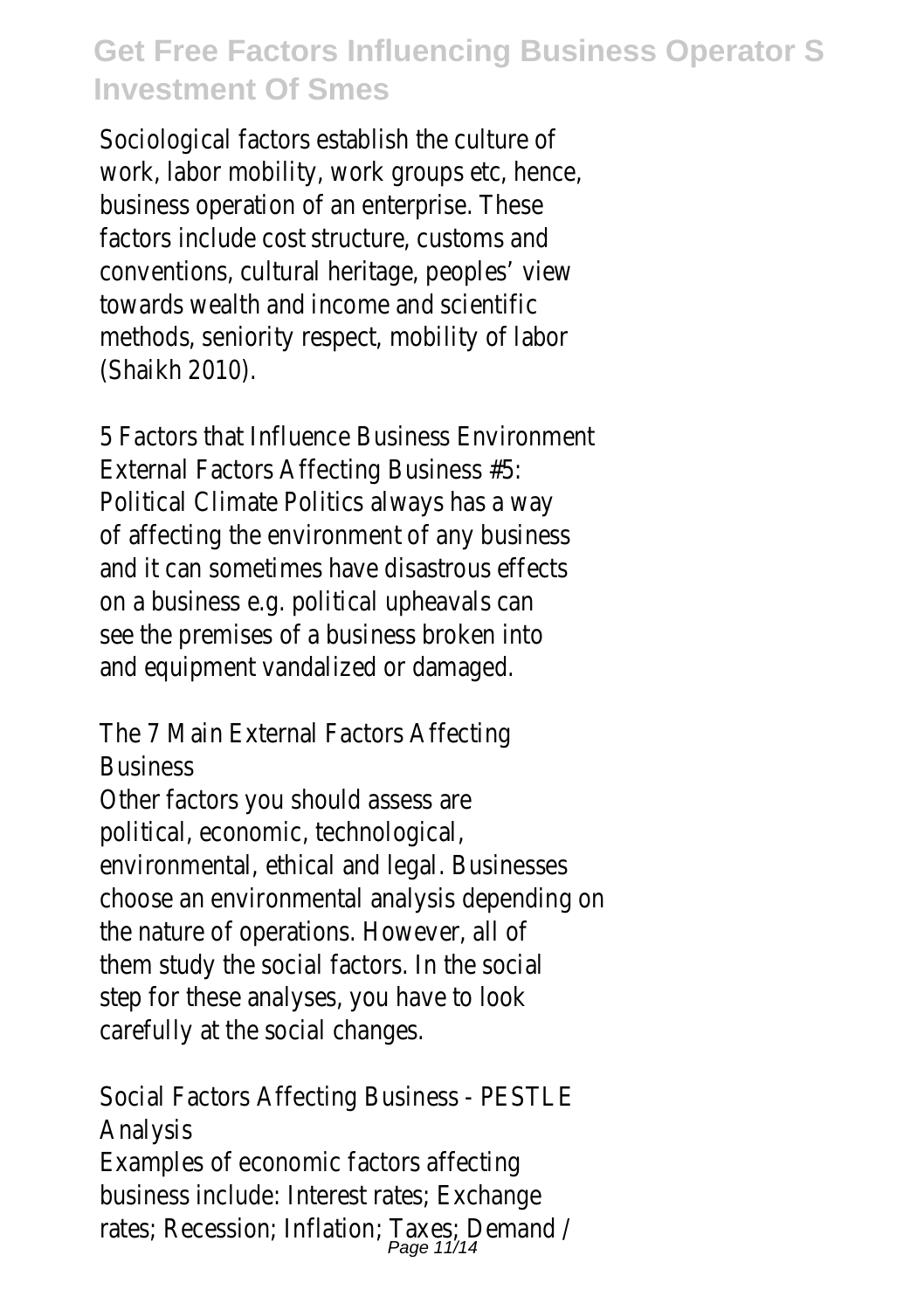Supply; Let's look into a few of those examples in more depth, to see how exactly they can affect a business… Interest rates — Interest rates might appear in a range of different places, imposed by a range of different people.

PESTLE Analysis: Economic Factors Affecting **Business** 

A business needs to decide on the best location taking into account factors such as: Customers - is the location convenient for customers? Staff - are there sufficient numbers of local staff with...

The importance of location - Location - GCSE **Business** 

Here we have discussed about 6 important factors that influence business environment in brief. Geographical and Ecological or Natural Factors. Demographic Factors. Economic Factors. Political and Legal Factors. Social and Cultural Factors. Physical and Technological Factors. 1. Geographical and Ecological or Natural Factors

6 Important factors of Business Environment and their ...

Sudden or short-term changes in demand impact on capacity utilisation, productivity etc. Changes in interest rates impact on the cost of financing capital investment in operations

. Competitor efficiency flexibility. Quicker,<br>Page 12/14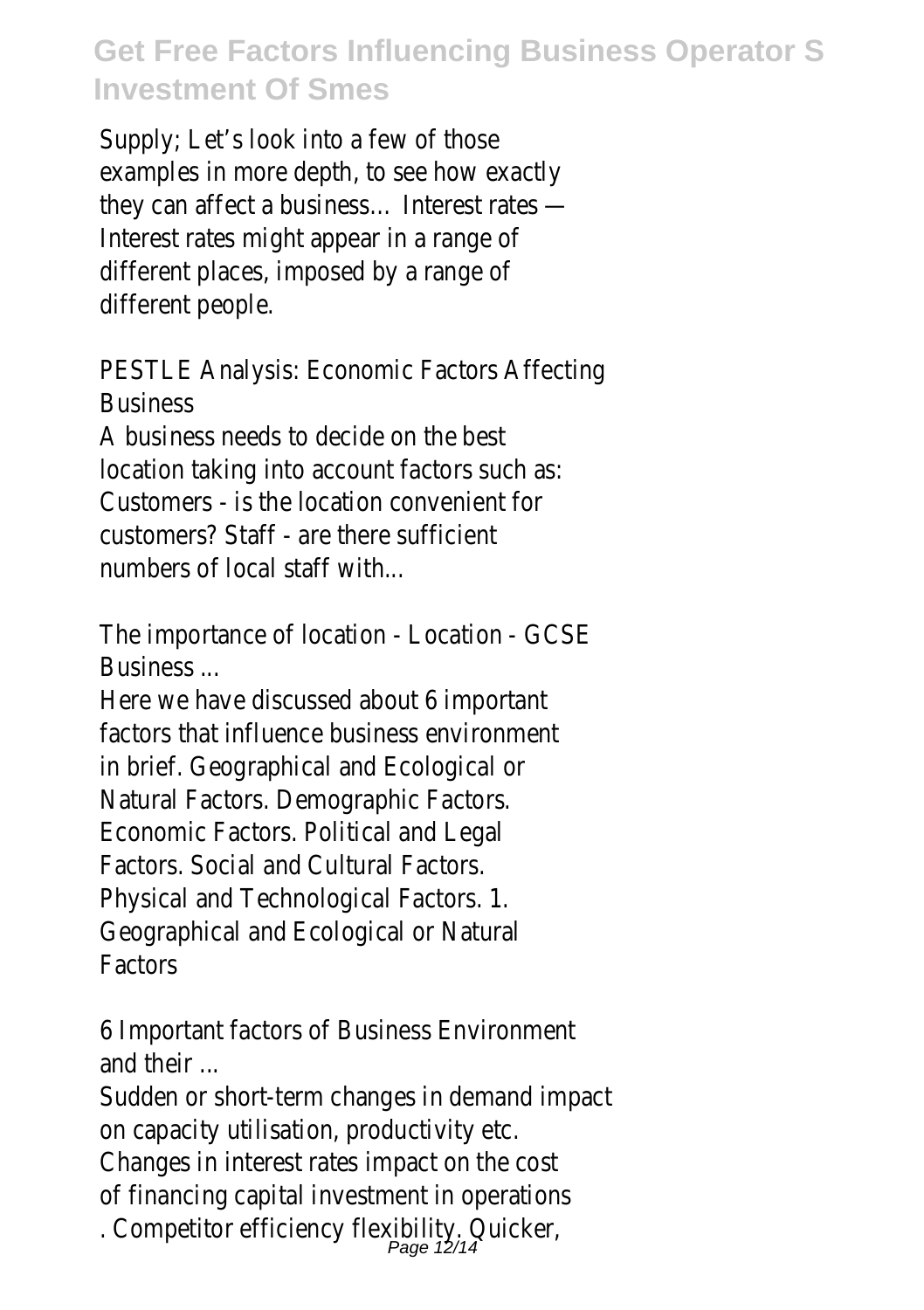more efficient or better quality competitors will place pressure on operations to deliver at least comparable performance

Internal and External Influences on Operational ...

Read Free Factors Influencing Business Operator S Investment Of Smes Yeah, you can imagine getting the good future. But, it's not forlorn nice of imagination. This is the era for you to create proper ideas to create enlarged future. The exaggeration is by getting factors influencing business operator s investment of smes as one of the reading ...

Factors Influencing Business Operator S Investment Of Smes

1. Political Forces: Political environment of a country has a bearing on the operation of a business organization right... 2. Economic Forces: Economic environment is a vital component of the external environment from the standpoint of... 3. Social-Cultural Forces: Socio-cultural changes have a ...

Top 8 External Factors Affecting Business Environment

Now, let's go over some of the biggest factors for you to consider: Relocating a Business: The 6 Factors of Considerations. Cost. This is one of the most self explanatory considerations, but also one of the most complicated because of all the<br> $P_{\text{age 13/14}}$